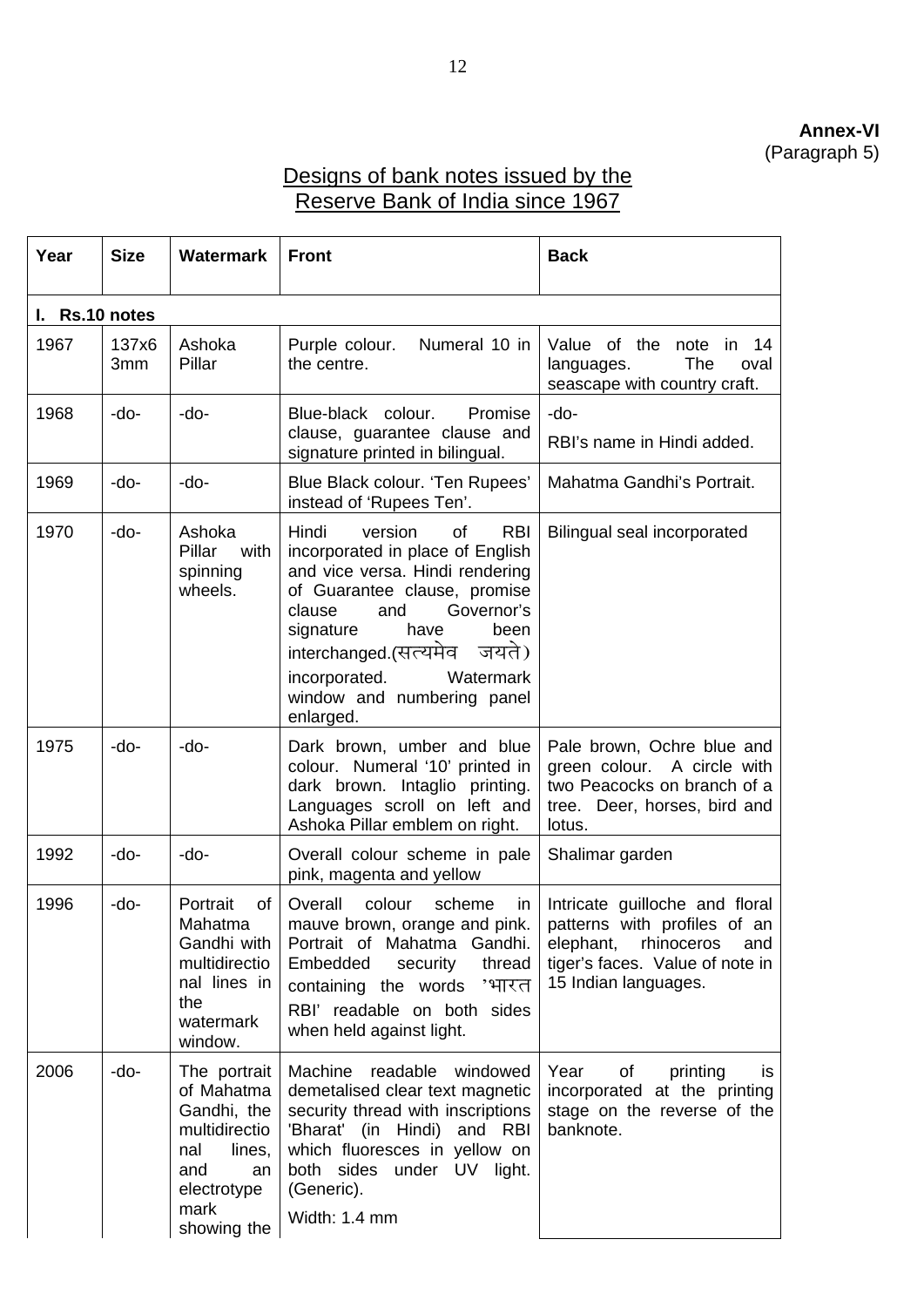| Year            | <b>Size</b>  | <b>Watermark</b>                                                                                                                                                      | <b>Front</b>                                                                                                                                                                                                                                                                                                                                                                                                                                                                                                                                                                                                                                                                        | <b>Back</b>                                                                                                                                                                                                                                                                               |
|-----------------|--------------|-----------------------------------------------------------------------------------------------------------------------------------------------------------------------|-------------------------------------------------------------------------------------------------------------------------------------------------------------------------------------------------------------------------------------------------------------------------------------------------------------------------------------------------------------------------------------------------------------------------------------------------------------------------------------------------------------------------------------------------------------------------------------------------------------------------------------------------------------------------------------|-------------------------------------------------------------------------------------------------------------------------------------------------------------------------------------------------------------------------------------------------------------------------------------------|
|                 |              | denominati<br>onal<br>numeral10<br>appear<br>in<br>this section<br>these<br>and<br>be<br>can<br>viewed<br>better when<br>the<br>banknote is<br>held against<br>light. | Dual coloured optical fibres.<br>The small floral design printed<br>both on the front (hollow) and<br>back (filled up) of the note in<br>the middle of the vertical band<br>next to the Watermark has an<br>accurate<br>back-to-back<br>registration so that the numeral<br>appears as one when seen<br>against the light.                                                                                                                                                                                                                                                                                                                                                          |                                                                                                                                                                                                                                                                                           |
| II. Rs.20 notes |              |                                                                                                                                                                       |                                                                                                                                                                                                                                                                                                                                                                                                                                                                                                                                                                                                                                                                                     |                                                                                                                                                                                                                                                                                           |
| 1972            | 147X63<br>mm | Ashoka<br>Pillar                                                                                                                                                      | Saffron colour. Ashoka Pillar<br>on the<br>emblem<br>right<br>and<br>language panel on the left side.                                                                                                                                                                                                                                                                                                                                                                                                                                                                                                                                                                               | <b>Bold</b><br>lettering<br>Hindi<br>in<br>centrally<br>in<br>appears<br>a<br>horizontal panel, flanked by<br>figures 20 at the corner.<br>Picture of Parliament House.<br>On the left value in Indian<br>languages                                                                       |
| 1975            | -do-         | Small<br>Ashoka<br>Pillar<br>with<br>chain<br>οf<br>spinning<br>wheels.<br>Resin<br>treated<br>paper                                                                  | Red, blue, mauve and pale<br>yellow colour. Numerical 20 in<br>dark mauve on a light yellow<br>lotus shaped design. Language<br>scroll on the left and Ashoka<br>Pillar emblem on right.<br>The<br>printing bleeds off on all sides<br>but not in corners, which are<br>paper white. Bilingual names,<br>clauses and signature                                                                                                                                                                                                                                                                                                                                                      | Dry offset printing. Red, blue<br>and mauve colour. Chariot<br>wheel of Konark Sun temple<br>at the centre.<br>Watermark<br>in<br>blue<br>window<br>pale<br>is<br>surrounded by an ornamental<br>design in perfect register with<br>corresponding<br>design<br>on<br>obverse of the note. |
| 2001            | -do-         | Mahatma<br>Gandhi<br>Portrait                                                                                                                                         | security thread totally<br>The<br>embedded<br>with<br>the<br>letters<br>"Bharat" (in Hindi) and "RBI"<br>The colour is predominantly<br>reddish orange. The Ashoka<br>Pillar has been replaced by the<br>Mahatma Gandhi's Portrait in<br>dark red while the Ashoka Pillar<br>has been shifted to the left side<br>bottom corner and the size is<br>smaller. The numeral 20, RBI<br>seal,<br>Mahatma<br>Gandhi's<br>Portrait,<br>RBI Legend,<br>Promise<br>Guarantee<br>and<br>clauses, Governor's Signature<br>and Ashoka Pillar inset are in<br>intaglio. The words RBI and the<br>numeral 20 in Micro letters<br>appear alternatively behind the<br>Mahatma Gandhi's Portrait. An | The central theme depicts the<br>Indian<br>line<br>coastal<br>with<br>coconut grooves. The value<br>of the note appears in 15<br>languages in a vertical panel<br>in the left hand side.                                                                                                  |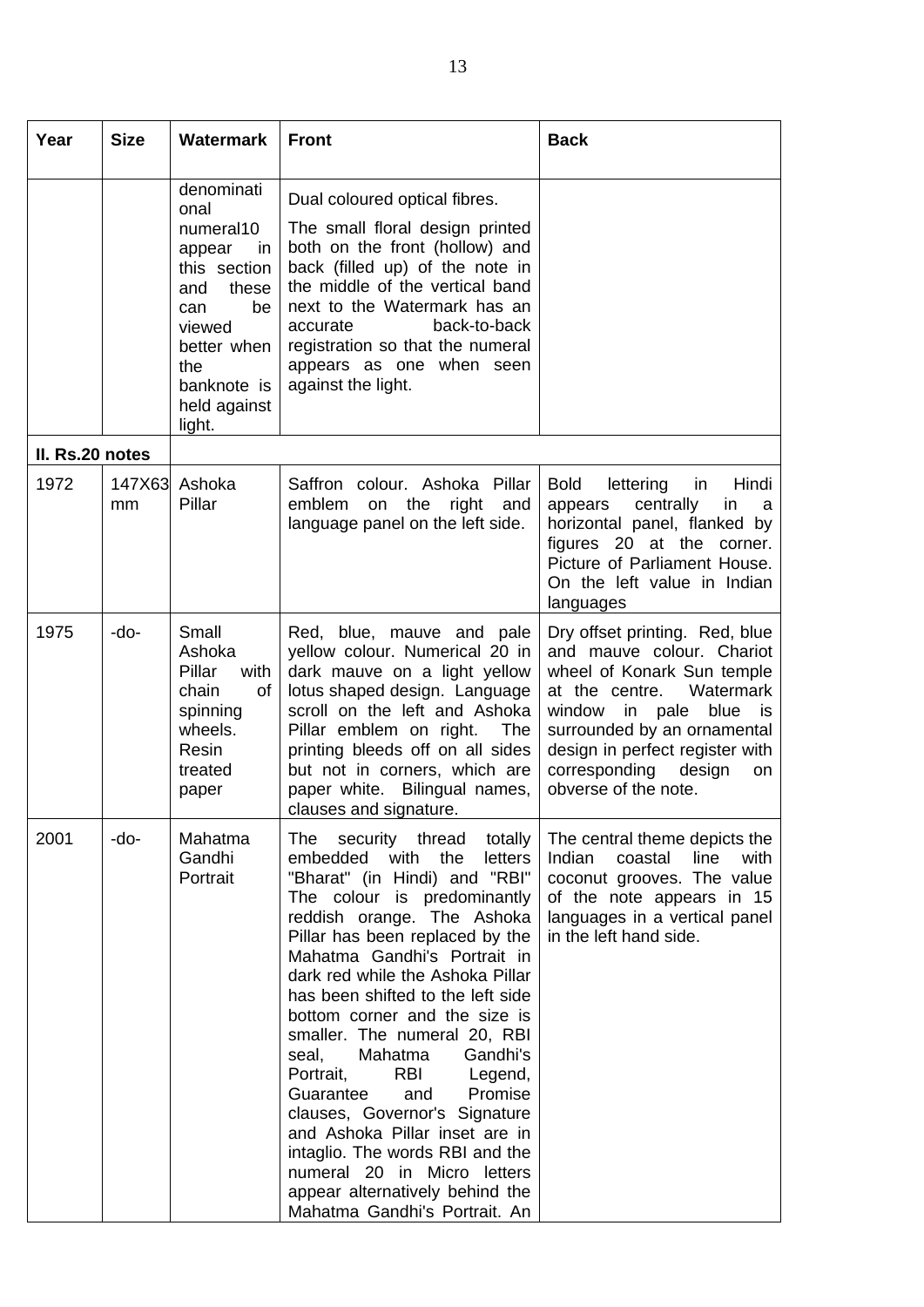| Year             | <b>Size</b> | Watermark                                                                                                                                                                                                       | <b>Front</b>                                                                                                                                                                                                                                                                                                                                                                                                                                                                                                                                                                                                                                    | <b>Back</b>                                                                                                                                                                                                                                     |
|------------------|-------------|-----------------------------------------------------------------------------------------------------------------------------------------------------------------------------------------------------------------|-------------------------------------------------------------------------------------------------------------------------------------------------------------------------------------------------------------------------------------------------------------------------------------------------------------------------------------------------------------------------------------------------------------------------------------------------------------------------------------------------------------------------------------------------------------------------------------------------------------------------------------------------|-------------------------------------------------------------------------------------------------------------------------------------------------------------------------------------------------------------------------------------------------|
|                  |             |                                                                                                                                                                                                                 | identification mark by way of a<br>vertical<br>small<br>rectangle<br>in.<br>raised form appears on the left<br>side of the note to facilitate the<br>visually impaired to identify the<br>denomination of the note. The<br>numbers in the number panel<br>are printed in red.                                                                                                                                                                                                                                                                                                                                                                   |                                                                                                                                                                                                                                                 |
| 2006             | -do-        | an<br>electrotype<br>mark<br>showing the<br>denominatio<br>nal<br>numeral20<br>in<br>appear<br>this<br>section<br>these<br>and<br>be<br>can<br>viewed<br>better when<br>the banknote<br>is hel against<br>light | The portrait Machine readable<br>windowed<br>of Mahatma demetalised clear text magnetic<br>Gandhi, the security thread with inscriptions<br>multidirection 'Bharat' (in Hindi) and RBI<br>al lines, and which fluoresces in yellow on<br>both<br>sides<br>under<br><b>UV</b><br>light. (Generic).<br>Width: 1.4 mm<br>Dual coloured optical fibres.<br>The small floral design printed<br>both on the front (hollow) and<br>back(filled up) of the note in the<br>middle of the vertical band next<br>to the Watermark has an<br>back-to-back<br>accurate<br>registration so that the numeral<br>appears as one when seen<br>against the light. | Year<br>of<br>printing<br>is<br>incorporated at the printing<br>stage on the reverse of the<br>banknote.                                                                                                                                        |
| III. Rs.50 notes |             |                                                                                                                                                                                                                 |                                                                                                                                                                                                                                                                                                                                                                                                                                                                                                                                                                                                                                                 |                                                                                                                                                                                                                                                 |
| 1975             | mm          | 147X73 Ashoka<br>Pillar<br>with<br>chain<br>οf<br>wheels.                                                                                                                                                       | Mauve colour with hues of blue<br>green and purple. Numeral 50<br>in dark brown. Language scroll<br>left<br>and<br>Ashoka Pillar<br>on<br>emblem on right.<br>Printing<br>bleeds off on all sides except at<br>corners.                                                                                                                                                                                                                                                                                                                                                                                                                         | Mauve, brown and yellow<br>colours. Parliament House at<br>Watermark<br>the<br>centre.<br>window<br>in<br>pale<br>mauve,<br>surrounded by an ornamental<br>design, which is in perfect<br>register with corresponding<br>design on the obverse. |
| 1981             | Do          | -do-                                                                                                                                                                                                            | Intaglio-fast blue, yellow red.<br>Ashoka Pillar and languages in<br>deep violet colours, rest in deep<br>green<br>and<br>brown<br>colours.<br>सत्यमेव जयते below Ashoka<br>Pillar emblem.                                                                                                                                                                                                                                                                                                                                                                                                                                                      | Dry offset-yellowish<br>brown<br>and body in deep<br>purple<br>Parliament House<br>colour.<br>with National flag on top                                                                                                                         |
| 1997             | -do-        | Portrait<br>of<br>Mahatma<br>Gandhi with<br>multidirectio<br>nal lines in<br>the window.                                                                                                                        | Yellow, blue and violet colour.<br>Ashoka Pillar<br>replaced<br>by<br>Mahatma Gandhi Portrait in<br>blue. Security thread totally<br>embedded inside the note the<br>letters (भारत) and 'RBI'.<br>A                                                                                                                                                                                                                                                                                                                                                                                                                                             | A panoramic view of India's<br>Parliament House with floral<br>patterns above and filigree<br>patterns on the sides. The<br>value of the note in 15 Indian<br>languages.                                                                        |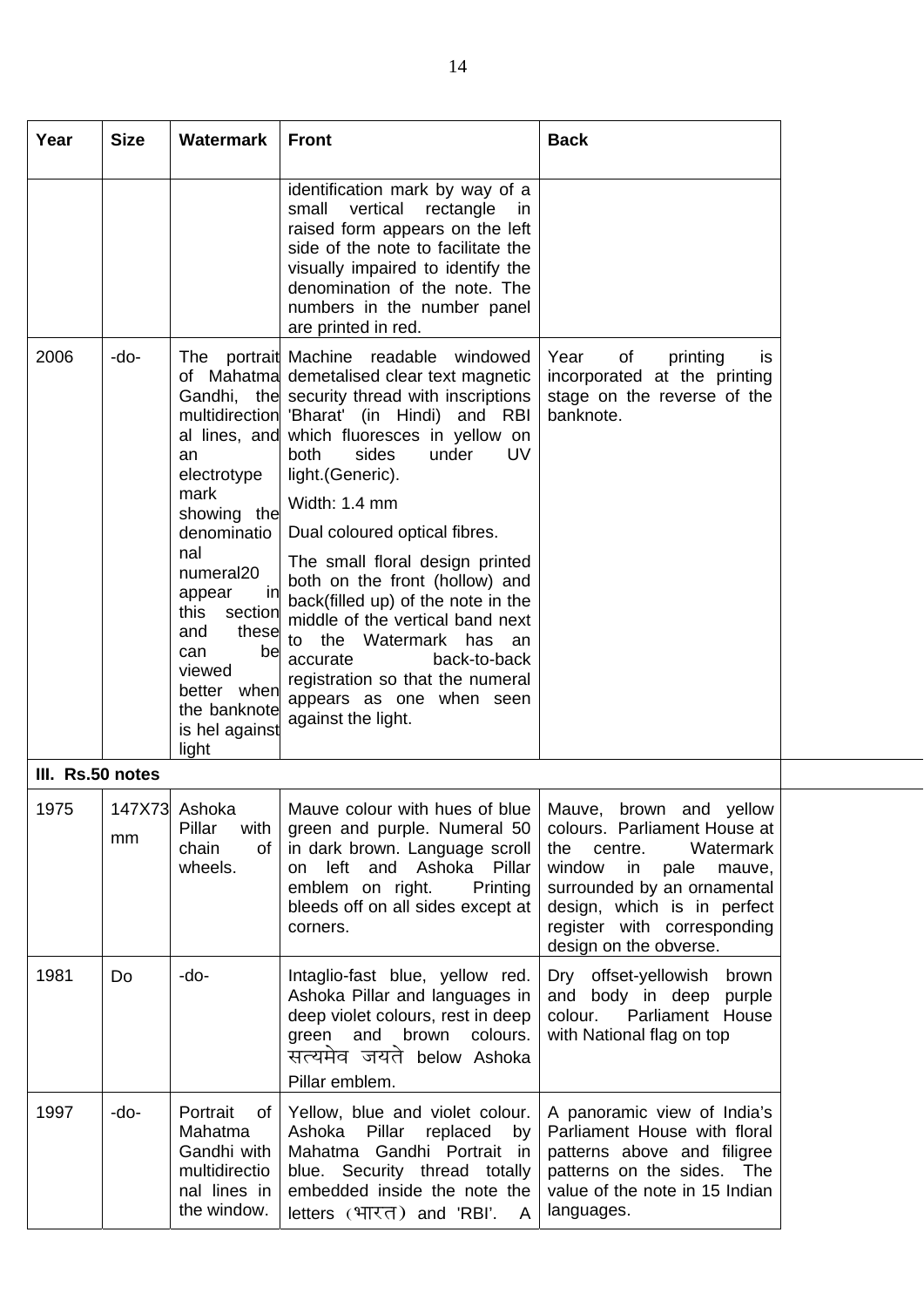| Year            | <b>Size</b>  | Watermark                                                                                                           | <b>Front</b>                                                                                                                                                                                                                                                                                                                                                                                                                                                                                                                                                                                                                                                                                                                                                                                                                                                                                                                                                                                                                                                                                                                             | <b>Back</b>                                                                                                                                                                                          |
|-----------------|--------------|---------------------------------------------------------------------------------------------------------------------|------------------------------------------------------------------------------------------------------------------------------------------------------------------------------------------------------------------------------------------------------------------------------------------------------------------------------------------------------------------------------------------------------------------------------------------------------------------------------------------------------------------------------------------------------------------------------------------------------------------------------------------------------------------------------------------------------------------------------------------------------------------------------------------------------------------------------------------------------------------------------------------------------------------------------------------------------------------------------------------------------------------------------------------------------------------------------------------------------------------------------------------|------------------------------------------------------------------------------------------------------------------------------------------------------------------------------------------------------|
|                 |              |                                                                                                                     | small black solid square on the<br>left hand side of the watermark<br>to help the visually impaired to<br>identify the denomination of the<br>note.                                                                                                                                                                                                                                                                                                                                                                                                                                                                                                                                                                                                                                                                                                                                                                                                                                                                                                                                                                                      |                                                                                                                                                                                                      |
| 2005            | -do-         | an<br>electrotype<br>mark<br>denominatio<br>nal numeral the<br>this<br>and<br>can<br>viewed<br>is.<br>against light | The portrait Machine readable windowed<br>of Mahatma demetalised clear text magnetic<br>Gandhi, the security thread with inscriptions<br>multidirection 'Bharat' (in Hindi) and RBI<br>al lines, and which fluoresces in yellow on<br>both sides under U.V.light -<br>width 1.4 mm The Intaglio<br>Printing i.e. raised prints is<br>showing the more prominent in the name of<br>the Bank in Hindi and English,<br>Reserve<br><b>Bank</b><br>Seal,<br>50 appear in guarantee and promise clause,<br>section Ashoka Pillar Emblem on the<br>these left, RBI Governor's signature.<br>be A square in intaglio on the left<br>of the watermark window with<br>better when increased depth of engraving<br>the banknote helps the visually impaired to<br>held identify<br>the<br>denomination.<br>Optical fibres are in dual colour.<br>The small floral design printed<br>both on the front (hollow) and<br>back (filled up) of the banknote<br>in the middle of the vertical<br>band next to the watermark<br>window has an accurate back-<br>to-back registration so that the<br>numeral appears as one when<br>seen against the light. | Year<br>of<br>printing<br>is.<br>incorporated at the printing<br>stage on the reverse of the<br>banknote.                                                                                            |
| IV.Rs.100 notes |              |                                                                                                                     |                                                                                                                                                                                                                                                                                                                                                                                                                                                                                                                                                                                                                                                                                                                                                                                                                                                                                                                                                                                                                                                                                                                                          |                                                                                                                                                                                                      |
| 1967            | 157X7<br>3mm | Ashoka<br>Pillar                                                                                                    | Numeral<br>Blue colour.<br>100<br>prominently<br>in<br>appears<br>centre. Ashoka Pillar emblem<br>on the right.                                                                                                                                                                                                                                                                                                                                                                                                                                                                                                                                                                                                                                                                                                                                                                                                                                                                                                                                                                                                                          | Vertical panel of 14 Indian<br>languages on left. Hirakud Dam<br>in the background in a circular<br>frame.                                                                                           |
| 1969            | -do-         | -do-                                                                                                                | colour<br>Blue<br>and promise<br>clause, Guarantee clause and<br>Governor's<br>signature<br>in<br>bilingual.                                                                                                                                                                                                                                                                                                                                                                                                                                                                                                                                                                                                                                                                                                                                                                                                                                                                                                                                                                                                                             | Picture of Mahatma Gandhi in<br>a sitting posture with Sevagram<br>Ashram in the background in a<br>circular frame.                                                                                  |
| 1975            | -do-         | Ashoka<br>Pillar<br>with<br>spinning<br>wheels.                                                                     | Intaglio deep blue with hues<br>of blue, brown, pink and dark<br>green. Numeral 100 in dark<br>blue. Watermark window light<br>blue. RBI's name, promise<br>clause, Guarantee clause and                                                                                                                                                                                                                                                                                                                                                                                                                                                                                                                                                                                                                                                                                                                                                                                                                                                                                                                                                 | Intaglio deep blue and brown<br>shade<br>of corn,<br>agricultural<br>operations, Tea plantation and<br>hydroelectric<br>power project.<br>Watermark'<br>window<br>is.<br>surrounded by an ornamental |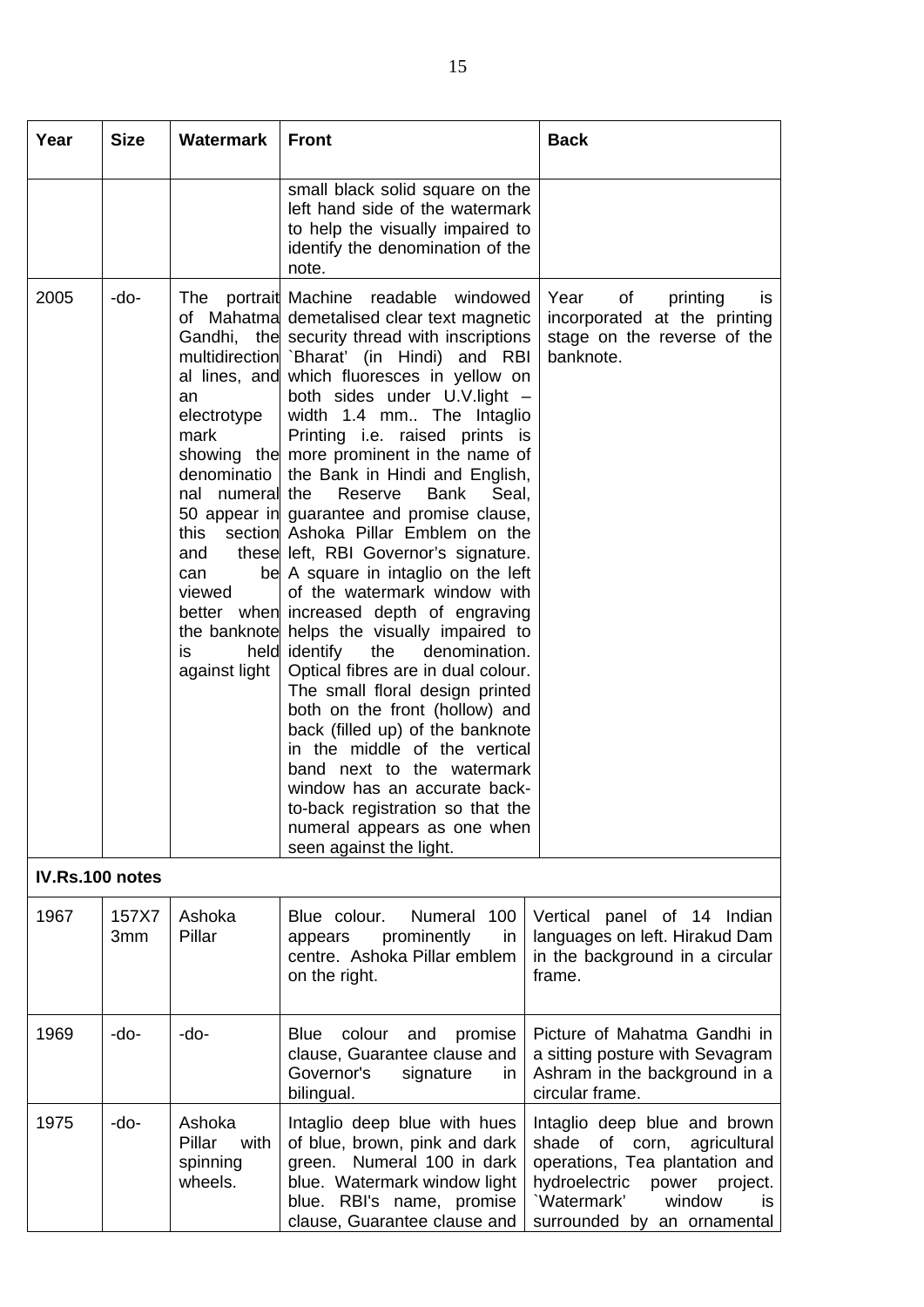| Year | <b>Size</b> | <b>Watermark</b>                                                                                                                                                                                                                                                              | <b>Front</b>                                                                                                                                                                                                                                                                                                                                                                                                                                                                                                                                                                                                                               | <b>Back</b>                                                                                                                                                                                                                                |
|------|-------------|-------------------------------------------------------------------------------------------------------------------------------------------------------------------------------------------------------------------------------------------------------------------------------|--------------------------------------------------------------------------------------------------------------------------------------------------------------------------------------------------------------------------------------------------------------------------------------------------------------------------------------------------------------------------------------------------------------------------------------------------------------------------------------------------------------------------------------------------------------------------------------------------------------------------------------------|--------------------------------------------------------------------------------------------------------------------------------------------------------------------------------------------------------------------------------------------|
|      |             |                                                                                                                                                                                                                                                                               | Governor's<br>signature<br>in<br>bilingual. Language scroll on<br>left and Ashoka Pillar emblem<br>on right. Printing bleeds off on<br>all sides except at corners.                                                                                                                                                                                                                                                                                                                                                                                                                                                                        | design, which is in perfect<br>register with similar design on<br>the obverse.                                                                                                                                                             |
| 1979 | -do-        | -do-                                                                                                                                                                                                                                                                          | One side intaglio blue, red<br>and deep green, Tints of<br>reddish and yellowish green<br>(सत्यमेव जयते <sup>,</sup> )<br>shade.<br>below Ashoka Pillar emblem.                                                                                                                                                                                                                                                                                                                                                                                                                                                                            | Dry-offset.<br>Black and maroon<br>colours.<br>Tint<br>design<br>in<br>greenish blue and brownish<br>shades.                                                                                                                               |
| 1996 | -do-        | Portrait of<br>Mahatma<br>Gandhi<br>with<br>multidirecti<br>onal<br>lines<br>in<br>the<br>watermark<br>window.                                                                                                                                                                | Printed<br>with<br>the<br>combination of offset and<br>intaglio process.<br>overall<br>colour<br>predominantly<br>is<br>blue,<br>and<br>green.<br>grey<br>Portrait<br>0f<br>Mahatma<br>Gandhi.<br>$\mathsf{A}$<br>windowed<br>security<br>thread<br>partly<br>visible from the front but<br>embedded inside.<br>totally<br>Letters (भारत) and 'RBI'<br>printed on the thread.<br>A small black solid triangle<br>in intaglio on left hand side<br>of the watermark to help<br>the visually impaired to<br>identify the denomination of<br>the note.                                                                                        | Central theme<br>depicts<br>a<br>view<br>οf<br>the<br>panoramic<br>Kanchangunga range<br>with<br>floral patterns above<br>and<br>filigree patterns on the sides.<br>The value of note appears in<br>15 languages on the left<br>hand side. |
| 2005 | -do-        | The portrait of<br>Mahatma<br>Gandhi, the<br>multidirection<br>al lines, and<br>an electrotype<br>mark showing<br>the<br>denomination<br>al numeral100<br>appear in this<br>section and<br>these can be<br>viewed better<br>when the<br>banknote is<br>held against<br>light. | Machine-readable windowed<br>demetalised<br>clear<br>text<br>magnetic security thread with<br>inscriptions `Bharat' (in Hindi)<br>and RBI on notes of Rs.100<br>with exclusive colour shift.<br>Colour of the thread shall shift<br>from green to blue when<br>viewed from different angles.<br>It will fluoresce in yellow on<br>the reverse and the text will<br>fluoresce on the<br>obverse<br>under $U.V.$ light $-width - 2$<br>m.m. The Intaglio Printing i.e.<br>prints<br>is<br>raised<br>more<br>prominent in the name of the<br>Bank in Hindi and English, the<br>Reserve<br><b>Bank</b><br>Seal,<br>promise<br>guarantee<br>and | Year of printing is incorporated<br>at the printing stage on the<br>reverse of the banknote.                                                                                                                                               |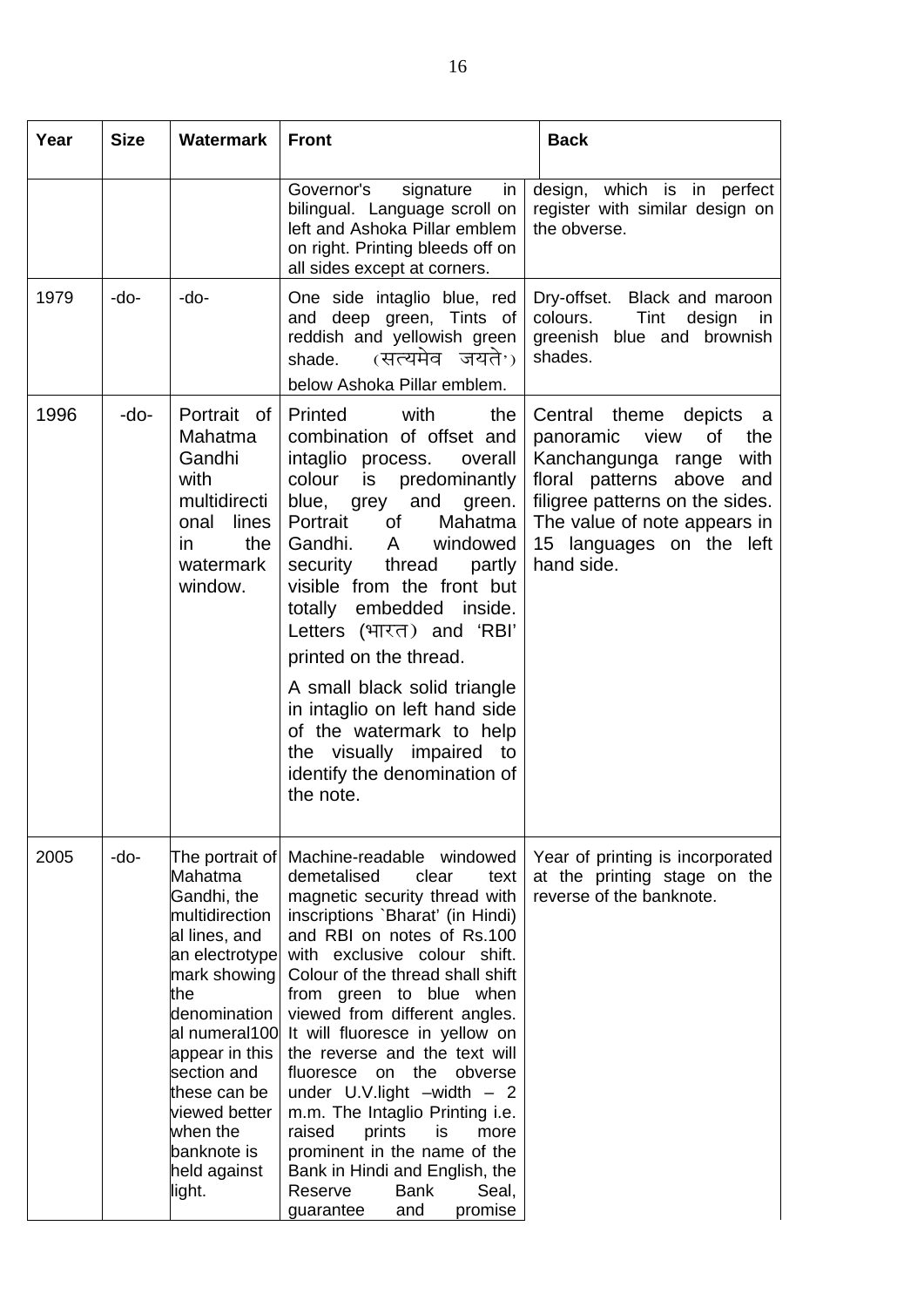| Year            | <b>Size</b>  | <b>Watermark</b>                                | <b>Front</b>                                                                                                                                                                                                                                                                                                                                                                                                                                                                                                                                                                                                                        | <b>Back</b>                                                                                                                                       |
|-----------------|--------------|-------------------------------------------------|-------------------------------------------------------------------------------------------------------------------------------------------------------------------------------------------------------------------------------------------------------------------------------------------------------------------------------------------------------------------------------------------------------------------------------------------------------------------------------------------------------------------------------------------------------------------------------------------------------------------------------------|---------------------------------------------------------------------------------------------------------------------------------------------------|
|                 |              |                                                 | clause, Ashoka Pillar Emblem<br>on the left, RBI Governor's<br>triangle<br>signature.<br>A<br>in<br>intaglio on the left of the<br>watermark<br>window<br>with<br>increased depth of engraving<br>helps the visually impaired to<br>identify the denomination.<br>Optical fibres are in dual<br>colour. The small floral design<br>printed both on the front<br>(hollow) and back(filled up) of<br>the banknote in the middle of<br>the vertical band next to the<br>watermark window has an<br>back<br>back<br>accurate<br>to<br>the<br>registration<br>that<br>SO<br>numeral<br>appears as<br>one<br>when seen against the light. |                                                                                                                                                   |
| V. Rs.500 notes |              |                                                 |                                                                                                                                                                                                                                                                                                                                                                                                                                                                                                                                                                                                                                     |                                                                                                                                                   |
| 1987            | 167X7<br>3mm | Ashoka<br>Pillar<br>with<br>spinning<br>wheels. | Printed by dry offset and<br>intaglio process.<br>Background<br>colours in peacock blue, ochre<br>and green. Portrait of Mahatma<br>Gandhi, Ashoka Pillar emblem,<br>Promise clause & language<br>panel are printed in intaglio.<br>Five black horizontal relief lines<br>in intaglio on the left side of the<br>watermark to help the visually<br>impaired<br>identify<br>the<br>to<br>denomination of the note.                                                                                                                                                                                                                   | Background showing rising<br>sun. Background colours in<br>deep green, orange and sky<br>blue.<br>Mahatma<br>Gandhi<br>leading a group of people. |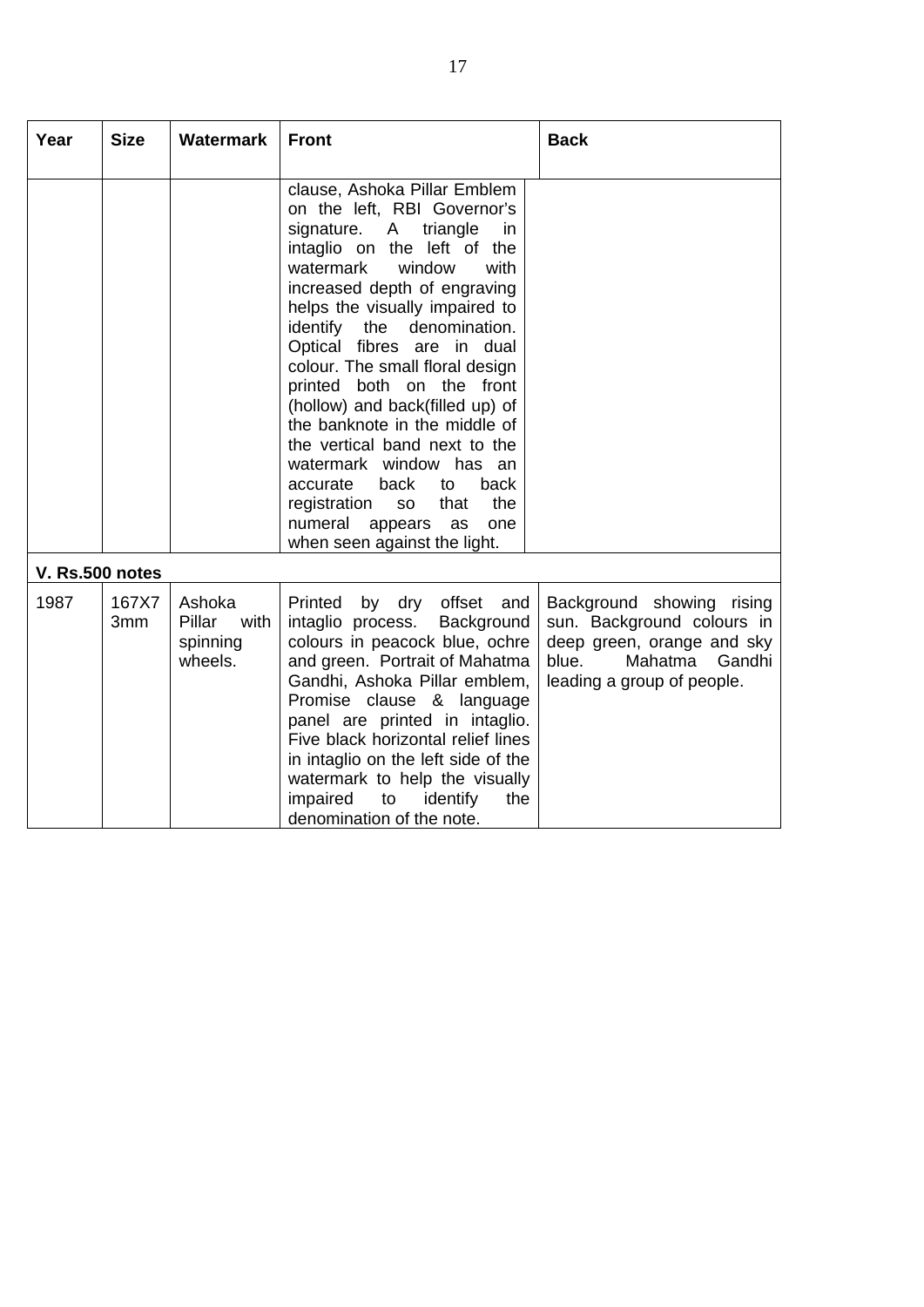| Year | <b>Size</b> | <b>Watermark</b>                                                                                                | <b>Front</b>                                                                                                                                                                                                                                                                                                                                                                                                                                                                                                                                                                                                                                                                                                                                                                                    | <b>Back</b>                                                                                                                                                                                                                                                          |
|------|-------------|-----------------------------------------------------------------------------------------------------------------|-------------------------------------------------------------------------------------------------------------------------------------------------------------------------------------------------------------------------------------------------------------------------------------------------------------------------------------------------------------------------------------------------------------------------------------------------------------------------------------------------------------------------------------------------------------------------------------------------------------------------------------------------------------------------------------------------------------------------------------------------------------------------------------------------|----------------------------------------------------------------------------------------------------------------------------------------------------------------------------------------------------------------------------------------------------------------------|
| 1997 | $-do-$      | Portrait<br>of<br>Mahatma<br>Gandhi with<br>the<br>multidirectio<br>nal lines in<br>the<br>watermark<br>window. | Printed by offset and intaglio<br>Colour scheme is<br>process.<br>predominantly in yellow, green,<br>mauve and brown.<br>Mahatma<br>Gandhi's portrait is dark brown<br>in colour.<br>Mahatma Gandhi's<br>portrait, RBI legend guarantee<br>and promise clauses, Ashoka<br>Pillar inset and Governor's<br>signature are in intaglio. A<br>windowed<br>security<br>thread,<br>partly visible from the front but<br>embedded<br>totally<br>inside.<br>भारत and RBI are<br>Letters<br>printed on the thread. Green<br>vertical<br>band<br>behind<br>the<br>Mahatma Gandhi portrait where<br>latent image of 500 is printed.<br>A small black solid circle in<br>intaglio on the left hand side of<br>the watermark to help<br>the<br>visually impaired to identify the<br>denomination of the note. | Mahatma Gandhi leading a<br>group of people in brown<br>colour with floral patterns<br>appearing above and filigree<br>patterns on each side of this<br>theme. A vertical panel of 15<br>languages appear on the left.<br>All the above features are in<br>intaglio. |
| 2000 | $-do-$      | -do-                                                                                                            | The colours are predominantly<br>mild yellow, mauve and brown.<br>Mahatma Gandhi's portrait is in<br>Numeral 500<br>light brown.<br>printed in Optically Variable Ink<br>(OVI) in Green to Blue colour<br>shift.<br>Except these changes,<br>other designs are same as of<br>1997 series notes.                                                                                                                                                                                                                                                                                                                                                                                                                                                                                                 | The design is the same as is<br>on the 1997 series note.                                                                                                                                                                                                             |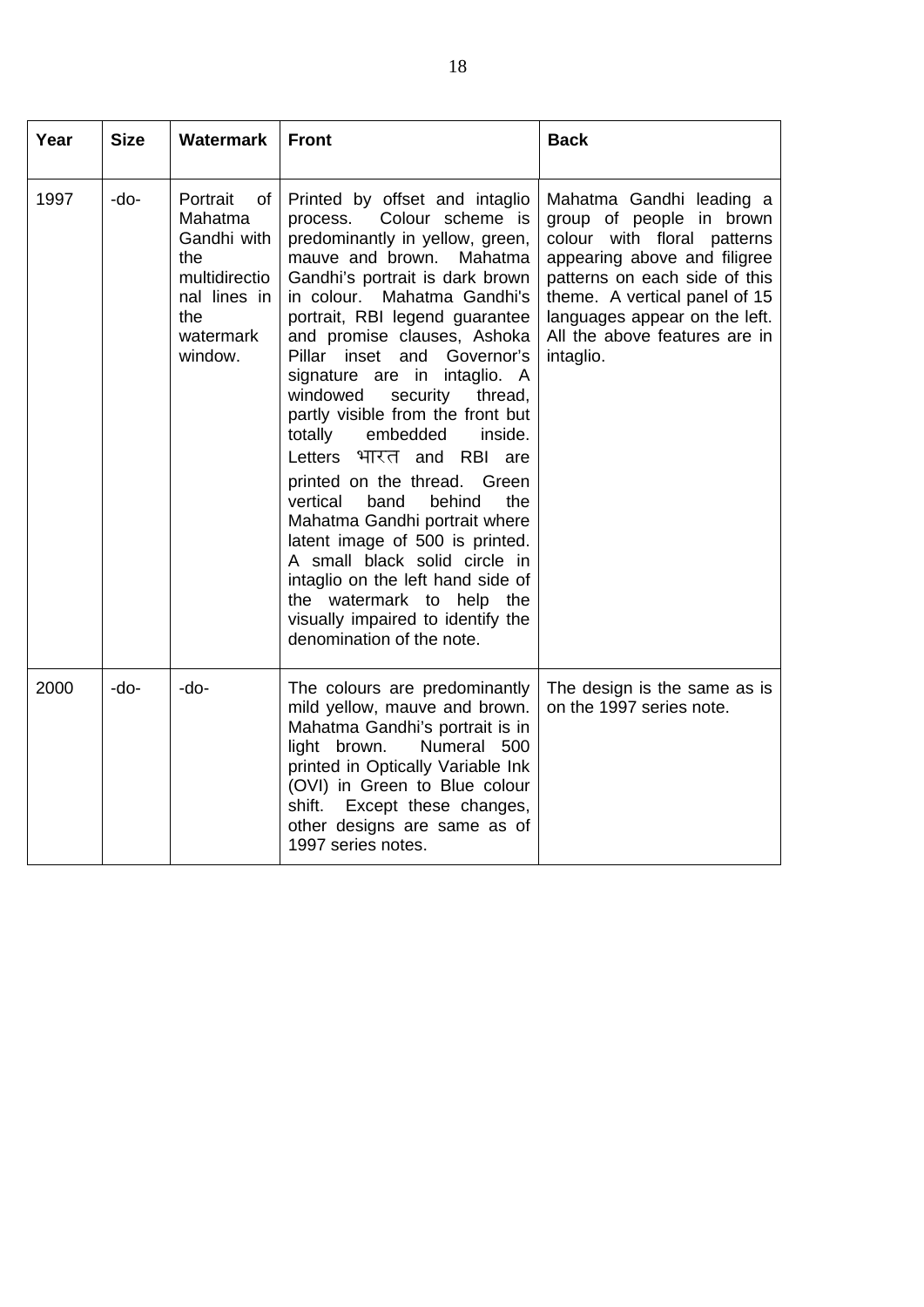| Year                       | <b>Size</b>  | Watermark                                                                                                                 | <b>Front</b>                                                                                                                                                                                                                                                                                                                                                                                                                                                                                                                                                                                                                                                                                                                                                                                                                                                                                                                                                                                                                                                                                                                                                                                                                                                                                                                                                  | <b>Back</b>                                                                                                                                               |
|----------------------------|--------------|---------------------------------------------------------------------------------------------------------------------------|---------------------------------------------------------------------------------------------------------------------------------------------------------------------------------------------------------------------------------------------------------------------------------------------------------------------------------------------------------------------------------------------------------------------------------------------------------------------------------------------------------------------------------------------------------------------------------------------------------------------------------------------------------------------------------------------------------------------------------------------------------------------------------------------------------------------------------------------------------------------------------------------------------------------------------------------------------------------------------------------------------------------------------------------------------------------------------------------------------------------------------------------------------------------------------------------------------------------------------------------------------------------------------------------------------------------------------------------------------------|-----------------------------------------------------------------------------------------------------------------------------------------------------------|
| 2005                       | -do-         | Mahatma<br>Gandhi,<br>multidirection<br>the<br>denomination<br>al<br>this<br>viewed <i>i.e.</i><br>be<br>better<br>light. | The portrait of Machine-readable<br>windowed<br>demetalised clear text magnetic<br>the security thread with inscriptions<br>`Bharat' (in Hindi) and RBI on<br>al lines, and notes of Rs.500 with exclusive<br>an electrotype colour shift.<br>Colour of the<br>mark showing thread shall shift from green to<br>blue when viewed from different<br>angles. It will fluoresce in<br>numeral yellow on the reverse and the<br>500 appear in text will fluoresce<br>the<br>on<br>section obverse under U.V. light -width<br>and these can - 3 m.m. The Intaglio Printing<br>raised<br>prints<br>is<br>more<br>when prominent in the name of the<br>the banknote Bank in Hindi and English, the<br>is hel against Reserve Bank Seal, quarantee<br>and promise clause, Ashoka<br>Pillar Emblem on the left, RBI<br>Governor's signature. A circle in<br>intaglio on the left of the<br>watermark<br>window<br>with<br>increased depth of engraving<br>helps the visually impaired to<br>identify<br>the<br>denomination.<br>Optical fibres are in dual colour.<br>The small floral design printed<br>both on the front (hollow) and<br>back(filled up) of the banknote<br>in the middle of the vertical<br>band next to the watermark<br>window has an accurate back<br>to back registration so that the<br>numeral appears as one when<br>seen against the light. | Year<br>of<br>printing<br>is.<br>incorporated at the printing<br>stage on the reverse of the<br>banknote.                                                 |
| <b>VI. Rs.1000/- notes</b> |              |                                                                                                                           |                                                                                                                                                                                                                                                                                                                                                                                                                                                                                                                                                                                                                                                                                                                                                                                                                                                                                                                                                                                                                                                                                                                                                                                                                                                                                                                                                               |                                                                                                                                                           |
| 2000                       | 177X7<br>3mm | of<br>Portrait<br>Mahatma<br>Gandhi<br>with<br>multidirection<br>al lines in the<br>watermark<br>window.                  | Colour is generally pink (light<br>peach colour with grey offset<br>background). Mahatma<br>Gandhi's portrait is brown in<br>colour. Mahatma Gandhi's<br>portrait, numeral 1000, एक -<br>हजार रुपये, RBI seal, RBI<br>legend, guarantee and promise<br>clause, Governor's signature<br>are in intaglio printing. Left<br>hand number panel in red<br>colour and right hand number<br>panel in blue colour. Numeral<br>1000 printed in Optically                                                                                                                                                                                                                                                                                                                                                                                                                                                                                                                                                                                                                                                                                                                                                                                                                                                                                                               | The theme depicts the overall<br>development of the Indian<br>three-colour<br>economy<br>in<br>intaglio.<br>The 15-language<br>panel is on the left side. |